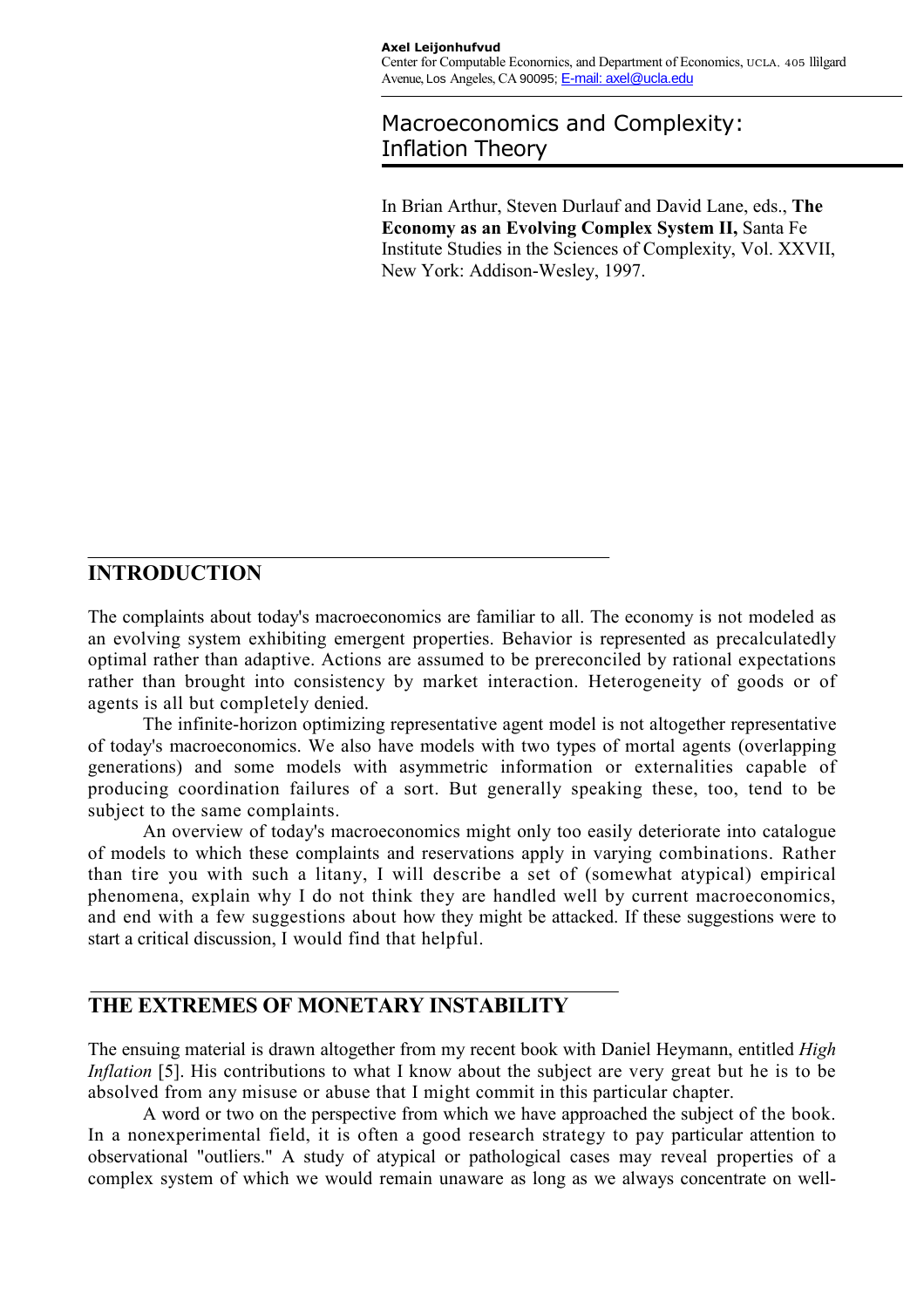ordered states. In macroeconomics, this means paying particular attention to great depressions, high inflations, and (now) the transition from socialism.

The extremes of monetary instability have been my particular interest throughout my career. I find it natural to refer to such system states as "disequilibria" (or "far-fromequilibrium states") but in economics these have become fighting words in recent years, so I will avoid the usage so as to spare you any semantic or methodological digressions.

## CONFRONTING "STANDARD" MONETARY THEORY WITH THE HIGH INFLATION EVIDENCE

As a start, two definitions: First, Heymann and I define an inflation as "high" when people living through it quote the inflation rate in percent per month and treat annual rates as meaningless (except for historical purposes). Inflation rates quoted in per annum terms refer to "moderate" inflations.

Second, by "standard" monetary theory I will mean the type of constructions that have dominated the monetary literature from Patinkin through Lucas and also very much dominate the two volumes of the *Handbook on monetary Economics* [2]. This standard theory "adds" money to a "real" general equilibrium model within which relative prices and the allocation of resources are determined without any reference to money or financial institutions. Modern finance theory is also done in this manner.

Applied to the problem of inflation, models of this family basically have but one channel through which money affects real income, relative prices and resource allocation, namely the so-called "inflation tax," i.e., the rate at which real balances lose real purchasing power. Like ordinary taxes, the inflation tax will induce some distortions in the allocation of effort and of resources. But the most important implication is not the oft-mentioned "shoe-leather costs of too many trips lo the bank," even though in high inflations the efforts and resources devoted to economizing on cash balances are quite substantial. It is, rather, the strangulation of financial intermediation. The monetary liabilities of the banking system as a ratio to GNP may be on the order of 1/4 or 1/5 of what is normal under monetary stability. This important channel for the intermediation of saving is almost shut down, therefore.

Another point that is often missed is the regressivity of the inflation tax. The well-to-do can avoid it more easily than the poor. The point is worth making because the view that antiinflationary policies tend to hurt the working classes, is so deeply ingrained in the English language literature.

One further comment of general nature before turning to the high inflation phenomena I want to concentrate on. In my opinion, models that attempt to explain high inflations as the result of governments calculating and implementing the "optimal" inflation tax time profile are, of limited, if any, value. The individuals that find themselves in positions of fiscal or monetary authority in a high inflation are "reaping the whirlwind" -- and almost always a whirlwind sown by others. They are not in control. Control has been lost and the intermittent attempts to stabilize are in effect desperate attempts to regain a measure of control. In the extreme, on the verge of hyperinflation, the inability to finance the public sector turns into inability to govern when not even the resources needed to maintain the proverbial "nightwatchman state" can be mustered.

We can now turn to the phenomena not predicted by standard theory.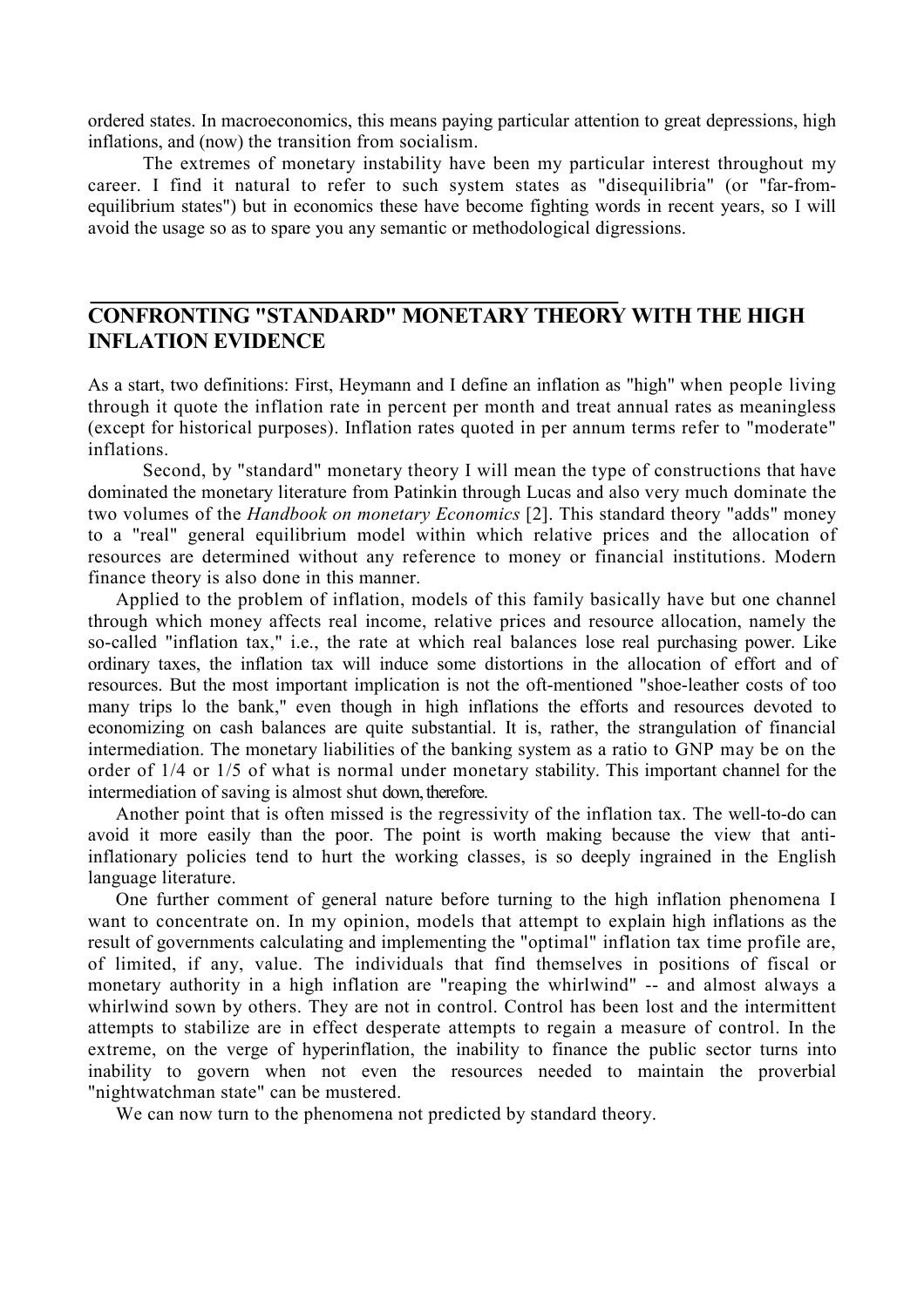### SURPRISE NO. 1: THE SURVIVAL OF DOMESTIC MONEY

Domestic money stays in general use even at inflation rates on the order of 30+% per month. These are pretty high "tax" rates, corresponding to 2-3000% per annum taxes that would kill many a market.

Standard general equilibrium theory, in contrast, does not require money, monetary instruments, or monetary institutions. A reason for money to "hang in there" has to be invented and the most frequently used devices by which money is pasted unto the basic structure are less than persuasive. That such exceedingly costly moneys survive deserves to be listed as a surprise.

Domestic money stays in circulation, but this should not be taken to mean that it plays all the roles that we expect money to play in a country enjoying monetary stability. It is neither the only unit in which prices are quoted, nor the medium in which all transactions are settled. Instead, a triple monetary standard will develop: the markets for the stuff of daily existence deal with domestic money, but some are dollarized and others are indexed. Multiple standards of this sort give rise to numerous inconsistencies in the overall price system as, for example, when exchange rate movements change the price of all goods quoted in dollars relative to those whose prices are fixed by a (backward-looking) index.

## SURPRISE NO. 2: THE UNIT OF ACCOUNT MATTERS

High inflation renders accounts kept in the domestic monetary unit virtually meaningless. No very good or generally shared substitute emerges. This, of course, is a "surprise" because in monetary general equilibrium theory the "choice of numeraire" is arbitrary [15]. But the social and legal convention of tying accounting to the unit of government issued money is not so easily changed.

The unit of account matters, most obviously, for accounting -- for measuring the "real" result of business operations. Various devices are tried. Some firms, for example, construct indices of their own input prices so as to enable them to determine whether sales proceeds would suffice to repurchase the quantities of inputs used to produce the output sold. An indicator of whether you are breaking even or not is certainly worth having, but it does not amount to a high inflation information system that would help one determine whether a firm is on its minimum cost schedule and is producing at the profit-maximizing output rate.

The inflationary economy does not gravitate toward the use of a single index as the common unit of account. Consider a contract between two firms each one of which would prefer to make future payments predictable in "real" terms as measured by its own input basket. But customers and suppliers, by definition, do not have the same input baskets. So some compromise index may have to be negotiated. But the customer in this contract is a supplier in others where different compromises have to be made, etc. So the result is a multiplication of contract indices in use. Before the 1994 real stabilization in Brazil, for example, some three dozen contract indices were said to be in widespread use.

Less obviously perhaps, the unit of account matters for accountability, that is, for monitoring the performance of agents in a vide variety of principal-agent relationships. This is most obvious in the public sector. When governmental budgets can no longer be drawn up for a fiscal year in a meaningful way, the executive can no longer be held fiscally accountable to parliaments, and departments or provincial and municipal governments can no longer be held accountable to the national government. Instead, everyone operates in effect under "soft budget constraints" [7].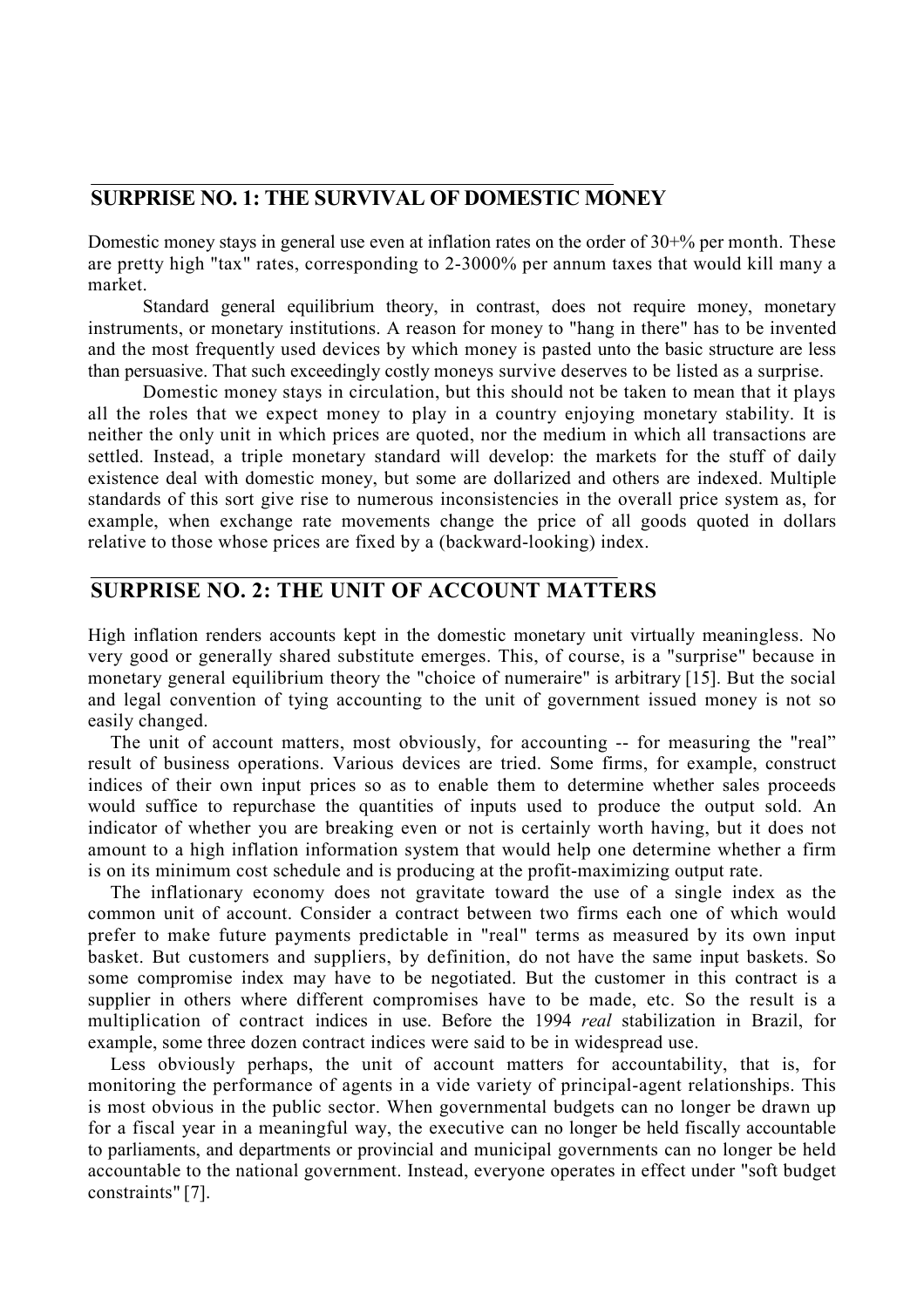Monetary budgeting and monetary accounts and reports are vital components of monitoring systems for all sorts of private sector principal-agent relationships as well. This includes shareholder control over corporate management.

## SURPRISE NO. 3: THE DISAPPEARANCE OF INTERTEMPORAL MARKETS

American readers may recall that the very moderate inflation in the United States in time 1970s saw the disappearance of the market for 30-year bonds and the virtual demise of the 30-year fixed-rate mortgage. That moderate inflation never exceeded 15% per year.

Higher inflations will kill off markets for far shorter maturities. In Argentina in 1985, the longest nominal rate maturity was 45 days-and that was a thin market. Typical trade credit was 7 days, not the 90 days that are normal in stable circumstances.

A foreshortening of temporal perspective is "built into" the definition of high inflation from which we started. But the all but total lack of temporal depth of the high inflation economy will nonetheless qualify as a "surprise" because standard monetary and finance theory do precisely nothing to prepare us for it. Nominal contracts become risky in inflation and the more risky the higher the inflation rate and the longer the maturity. But finance theory will deny that high variance is a reason for an asset completely to disappear from the efficient portfolio. Moreover, the heterogeniety of expectations that definitely characterizes high inflations should cause more trades, not less.

It is an additional surprise that high inflations more or less kilt off stock markets as well. The old belief used to be that risk-averse people would avoid nominal placements in inflationary times and switch to "real assets, equity shares in particular. But stock markets tend to lapse into near total inactivity; no new issues are floated and the volume of trades is extremely low.<sup>1</sup> We conjecture that the reasons for this have to do with the accounting difficulties noted above. Corporations are in effect unable to report their earnings in a way that the market can reliably evaluate.

In brief, the kind of finance theory that prices assets in "real terms" first and introduces money later to find the "nominal scale" of those prices encounters a number of anomalies in the high inflation evidence. $2$ 

## SURPRISE NO. 4: THE FRAGMENTATION OF SPOT MARKETS

Intertemporal markets disappear but spot markets fragment. Arbitrage conditions that, under monetary stability, tend to fix, for example, the relative prices of the same good sold in different locations are constantly violated in high inflations. Innumerable relative prices, that we normally do not think about because they are (more or less) constant, are instead constantly jiggling. So, despite the disappearance of intertemporal markets, the number of markets that the Hicksian aggregation theorem would oblige us to recognize is most probably multiplying.

The lack of sufficient spatial arbitrage to keep these relative prices within tight bounds is readily understandable once one takes a realistic look at the two sides of the market. On the supplier side, buying low (in one location) and selling high (in another) always takes some time. If you are not "quick enough," high inflation conditions will turn routine arbitrage into speculative transactions and highly risky ones at that. On the consumer side, the price dispersion at any one time is much greater than normal and that is an incentive to shop around. But the price discrepancies found through comparison shopping are not autocorrelated. The information gained is depreciating very

<sup>&</sup>lt;sup>1</sup> In high inflation cases, thee volume of trading may in fact be roughly consistent with the life-cycle theory of saving.

 $2$  Recall, also, the strangulation of intermediation discussed above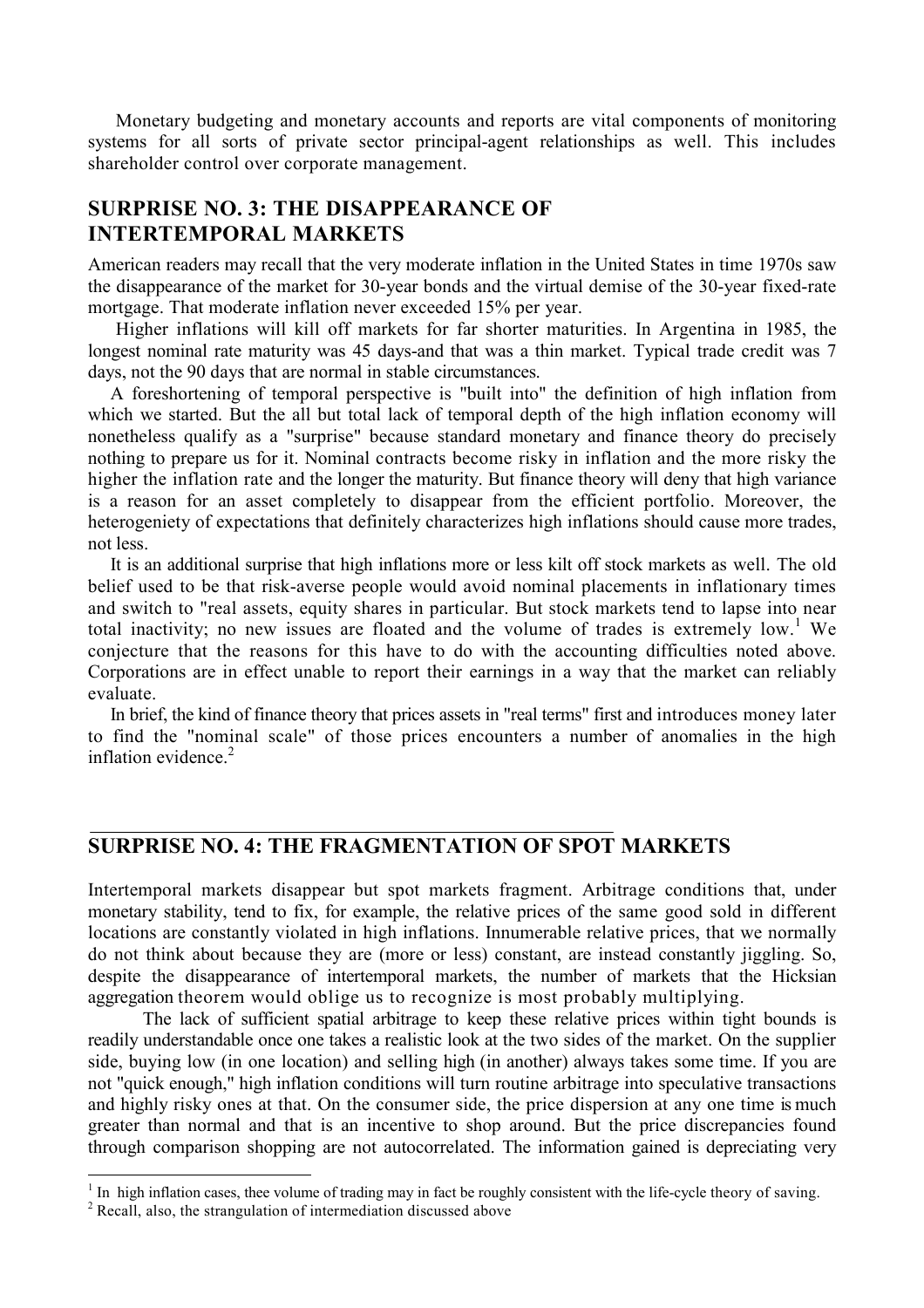fast. Under monetary stability, this kind of everyday search activity is an investment yielding a long stream of returns. Under high inflation, the price found by visiting a store may be changing behind the shopper's back as he leaves the premises.

This fourth surprise is but one aspect of No. 5.

## SURPRISE NO. 5: EXCESS RELATIVE PRICE VARIABILITY

The disappearance of markets seems to have received no attention at all in the theoretical literature<sup>3[3]</sup> The phenomenon of excess relative price variability, in contrast, has been the subject of a fair number of theoretical papers. The trouble, we believe, is that this literature starts from a misidentification of the phenomenon that is being modeled.

Consider two alternative interpretations -- two different ways of "stylizing the facts," if you so will. The principal difference between the two inheres in the roles in the process that they assign, respectively, to "fix-prices" and "flex-prices" (to use John Hicks' terms).

The friction interpretation blames fix-prices. What is reported as "the" inflation rate is the rate of change of some index. It is assumed that all flex-prices move in pace with the index since, by definition, they are not subject to friction. The variability of relative prices in excess of the adjustments that would be observed under monetary stability is attributed to the spasmodic and intermittent adjustment of fix-prices (Figure 1).

The friction interpretation is the one generally accepted in the literature. It fits a common preconception among economists, namely, that if anything goes wrong with the price system it must be because someone, somewhere interferes with market forces and causes some price or prices to "stick." This stickiness is usually explained by invoking so-called "menu costs," i.e., costs which the seller has to incur when he changes his price.

The turbulence interpretation sees flex-prices as becoming too volatile. The official inflation rate is taken to reflect mainly the adjustment of fix-prices while the flex-prices fluctuate around it (Figure 2).

If the friction hypothesis fits economists' preconceptions, the turbulence hypothesis goes against the grain: here the preconception is that money can be made by "buying low and selling high" so as to smooth the price paths. Any excess volatility of flex-prices ought to be smothered by profitable speculation.

Both these interpretations are too clean-cut to fit the reality. We know there is some friction, because indexation would create it even if it did not exist before. But Heymann and I believe that there is more turbulence than friction in the high inflation process.

 $3$  The sizable and growing "missing markets" literature deals with an entirely different set of problems. "Missing markets" are imposed as a constraint on permissible trades. The problem here is that people chose not to trade in a particular maturity, for example, so that the transactions volume shrinks until it no longer pays anyone to make a market in it.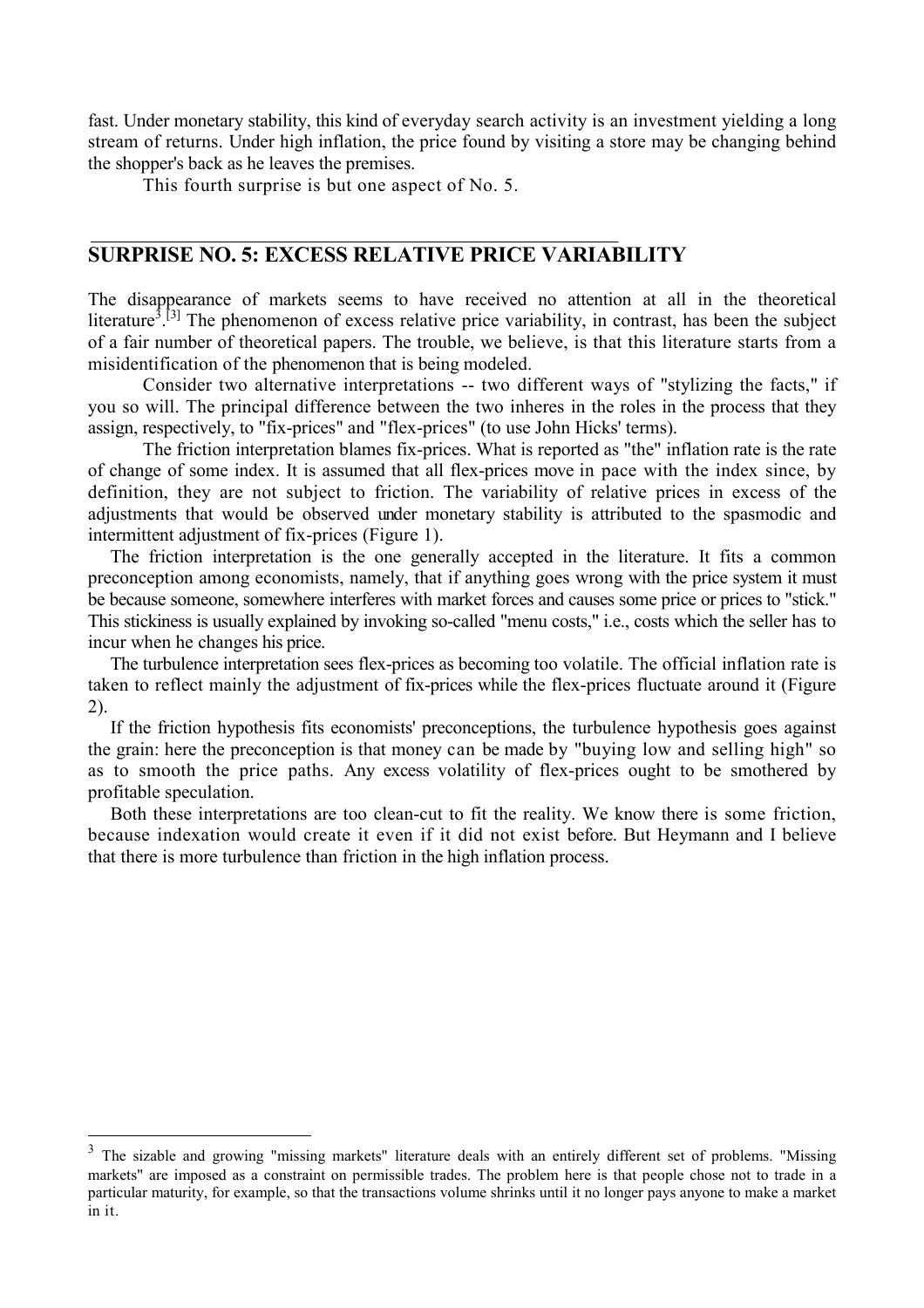

FIGURE 1 Friction hypothesis.



FIGURE 2 Turbulence hypothesis.

#### FRICTION OR TURBULENCE: SOME EVIDENCE

The relationship between relative price variability (variously measured) and inflation flattens out at high inflation rates. This is consistent with the Friction theory, since the costs of maintaining a price fixed for some given period rises with the general inflation rate. There is, indeed, no doubt that the frequency with which fix-prices are revised increases with inflation. But the Friction theory implies the further prediction that the relationship should collapse altogether in hyperinflation when all prices become flex-prices.

As it turns out, the flattening out of the relationship at very high rates of inflation is in all probability a statistical artifact. The usual price index data is monthly. This is too low a frequency of observation for us really to know what is going on at high inflation rates. In his comprehensive study of more than 40 years of Mexican data, Angel Palerm [13, 14] experimented with reducing the data frequency from monthly to quarterly to annual. He found that so doing shifts the curve relating relative price variability to inflation progressively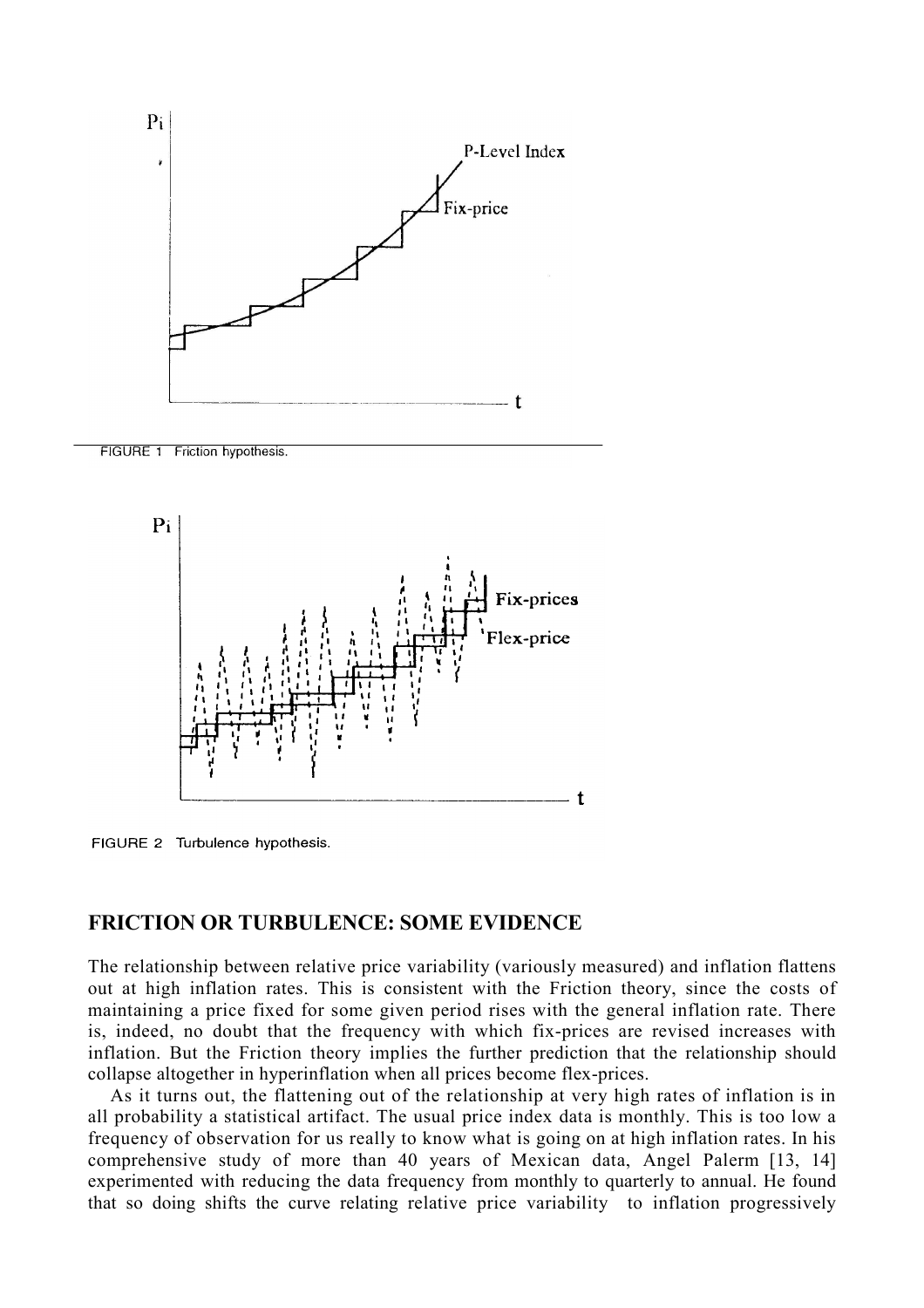downward and makes it flatter (Figure 3). The inference is plausible, therefore, that most of the price variability at very high inflation rates escapes notice at the monthly frequency of observation.

A careful study by Dabus [1] of the (monthly) Argentine data that had been adduced as supporting the "menu cost" theory shows the relationship between relative price variability and inflation to be monotonic. There is no tendency in these data for relative price variability to decline even in the 1989 Argentine hyperinflation episodes.



FIGURE 3 Observational frequency of relative price variability (RPV).

Some samples of higher frequency data have been collected and studied<sup>4</sup>.A particularly noteworthy result of Tommasi's work [6] with weekly data from a number of Buenos Aires supermarkets is his finding that nearly  $1/5$  (17%) of the price changes were negative. Most such price cuts are presumably made to correct for previous overshooting. Their high frequency in a period during which the inflation rate averaged above 4% per week strongly suggests turbulence, as opposed to friction, in the price formation process.

Further high frequency evidence can be drawn from the foreign exchange market. Figure 4 shows day-to-day changes of the Argentine exchange rate over the two-year period 1989-1990. The two hyperinflation episodes separated by an abortive stabilization attempt are clearly marked by the dramatic increase in the volatility of the exchange rate. The onset of hyperinflation occurs as a sharp phase transition which is an interesting problem in its own right.

Here, however, the point is simply the inferences we can draw from these data for the behavior of relative prices. Recall the "triple standard": some prices are dollarized, others are indexed, yet others remain quoted in local currencies. In hyperinflation, the number of dollarized prices increases while the number of prices that are set by reference to backwardlooking indices decline. The dollarized prices will move with the extreme frequency and amplitude of Figure 4, the indexed ones will not, while local currency prices will vary widely with regard to the extent that they are or are not adjusted daily (or hourly) with reference to the latest dollar quotations.

 $^{4}$  <sup>1</sup>In addition to the Tommasi study, see e.g., Lach and Tsiddon [8].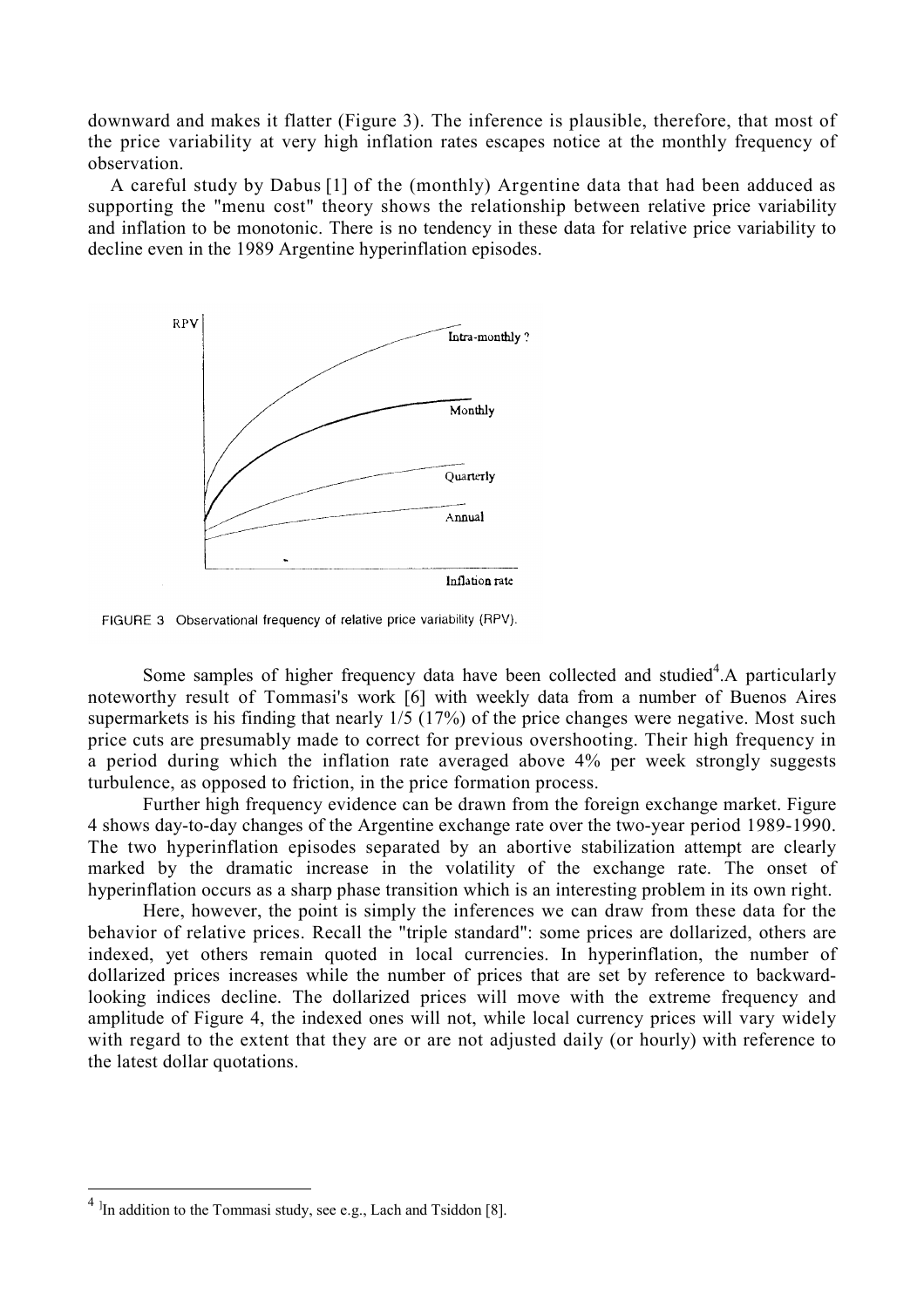

[5] FIGURE 4. Argentine dollar exchange rate: day to day changes. Source: Heymann and Leijonhufvud [5].

### TURBULENCE AND THE DISAPPEARANCE OF MARKETS

The disappearance of intertemporal markets starts in the long end, extinguishes shorter and shorter contract maturities as inflation rises, and reaches its logical limit with the outbreak of true hyperinflation when many spot transactions are affected. In the first 1989 outbreak of hyperinflation in Argentina, some store owners put out the sign "Closed for the Lack of Prices," thus declaring their refusal to sell in a situation where the prices at which they might replenish their inventories had become totally unpredictable. This phenomenon is the counterpart in the market for groceries to the simultaneous behavior of the market for foreign exchange. The extreme volatility of the exchange rate in the hyperinflation episodes of Figure 4 reflects a market from which all the big financial institutions have basically withdrawn. With the institutions unwilling to take positions on the price of tomorrow, no smoothing of the price from day to day takes place.

In the hyperinflationary limit, therefore, the general unwillingness to take intertemporal positions and the excess variability of relative prices are seen to be two aspects of the same behavioral adaptation. But the point applies not only at this limit.

Behavior representations in economics range over a spectrum of models. At one end of this spectrum, we would put the infinite-horizon (stochastic) optimization models which in recent years have become the macroeconomist's regulation equipment. At the other end, put the simplest of adaptive models, that is, models of behavior governed by feedback and relying on next to no memory and no foresight. Neither extreme is particularly palatable: one leaves no room for learning and adaptation and makes timepaths of consumption and prices far "too smooth"; the other has no vestige of deliberate rationality and produces chaotic dynamics far too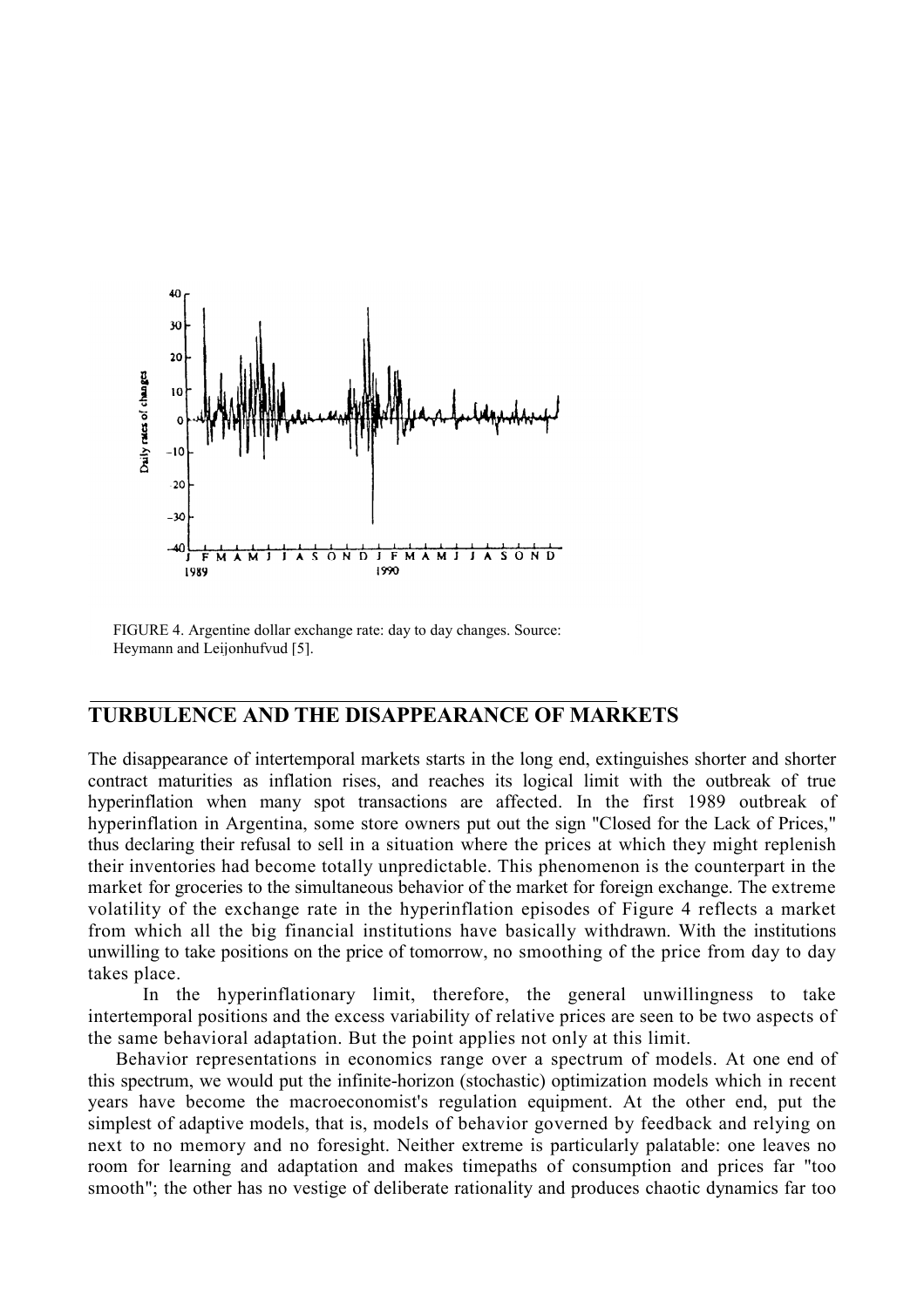easily. Independent of theoretical fashion, the world we live in has its being somewhere away from either extreme.

The interpretation of the evidence that Heymann and I propose is that high inflations shift people's behavior away from the long term intertemporal optimizing mode toward a shortmemory/short-foresight adaptive mode. The twin results of this adaptation are the disappearance of intertemporal markets and turbulence in spot markets<sup>5</sup>.

The turbulence interpretation of relative price variability has this to recommend it: that it leads to a unified explanation of these two phenomena whereas the friction interpretation will require an entirely unrelated hypothesis to account for the disappearance of markets. But the unified explanation also has a problem, namely, that standard theory does not contemplate-and is perhaps unlikely to countenance---such shifts in the general mode of behavior. Thus, the proposed explanation raises a deeper and more difficult question: How are we to understand the shift away from long-term intertemporal optimization toward shorter-horizon adaptive behavior?

At this stage an attempted answer has to be both tentative and speculative. What is going on at the individual level, I believe, is that agents adapt to the increased complexity of their environment by going to simpler, more flexible<sup>7</sup> strategies. A strategy is more flexible if it reduces or shortens time-spanning commitments and allows the agent to reallocate his resources freely in response to information that he will receive in the future but cannot anticipate (even probabilistically) in the present. When large numbers of agents respond in this way the result, on the system level, is an even more complex environment.<sup>8</sup>

"Complexity" is an ill-defined term, however. What does it mean? It will not do to think of it just as "increased risk." High inflation, contrasted to "monetary stability," is not simply a mean-preserving increase in variance for an otherwise unchanged structural model. To the individual agent, increased complexity means rather that the model that he or she requires in order to predict the utility-relevant (future) outcome of a present action has more variables and requires knowledge of more parameters. This may occur, for example, as the result of a change in the monetary regime.

When the regime changes, the true specification of the novel system structure will not be known to agents. They must try to infer it. But experience with the now more complex regime is brief. The "usable memory" is short and the "useful forecasts" will be equally so.

In the standard optimization paradigm, the individual response to increased complexity is commensurably more sophisticated strategies. But this presumes that the agent understands the structure of the more complex environment as well as that of the less complex one and also that his quantitative information is as adequate to the new situation as it was to the old. When these presumptions do not hold, however, the individual response to increased complexity will be to fall back on simpler strategies, utilizing less rather than more information [3, 4].

In our context, this means (among other things) a general foreshortening of the time horizon over which commitments are presently made and an increase in the frequency with which plans are adapted in response to unfolding events. At the macro level, this change in the behavior of agents makes the system more complex, for example by making its dynamics strongly nonlinear where it may have been very "nearly linear" before.

<sup>&</sup>lt;sup>5</sup> "Turbulence" here, of course, in the literal sense of nonlinear chaotic behaviour.

 $<sup>6</sup>$  For a somewhat fuller discussion, see Heymann and Leijonhufvud [5] and also Leijonhufvud [10].</sup>

 $<sup>7</sup>$  I use "flexibility" in the exact sense of Hicks,  $<sup>6</sup>$  pp. 37 ff.</sup></sup>

<sup>&</sup>lt;sup>8</sup> The text leaves open the question of how this "vicious circle" of deteriorating performance originates. In general, the story will start with a government bent on spending beyond its means and using the inflation tax to do so.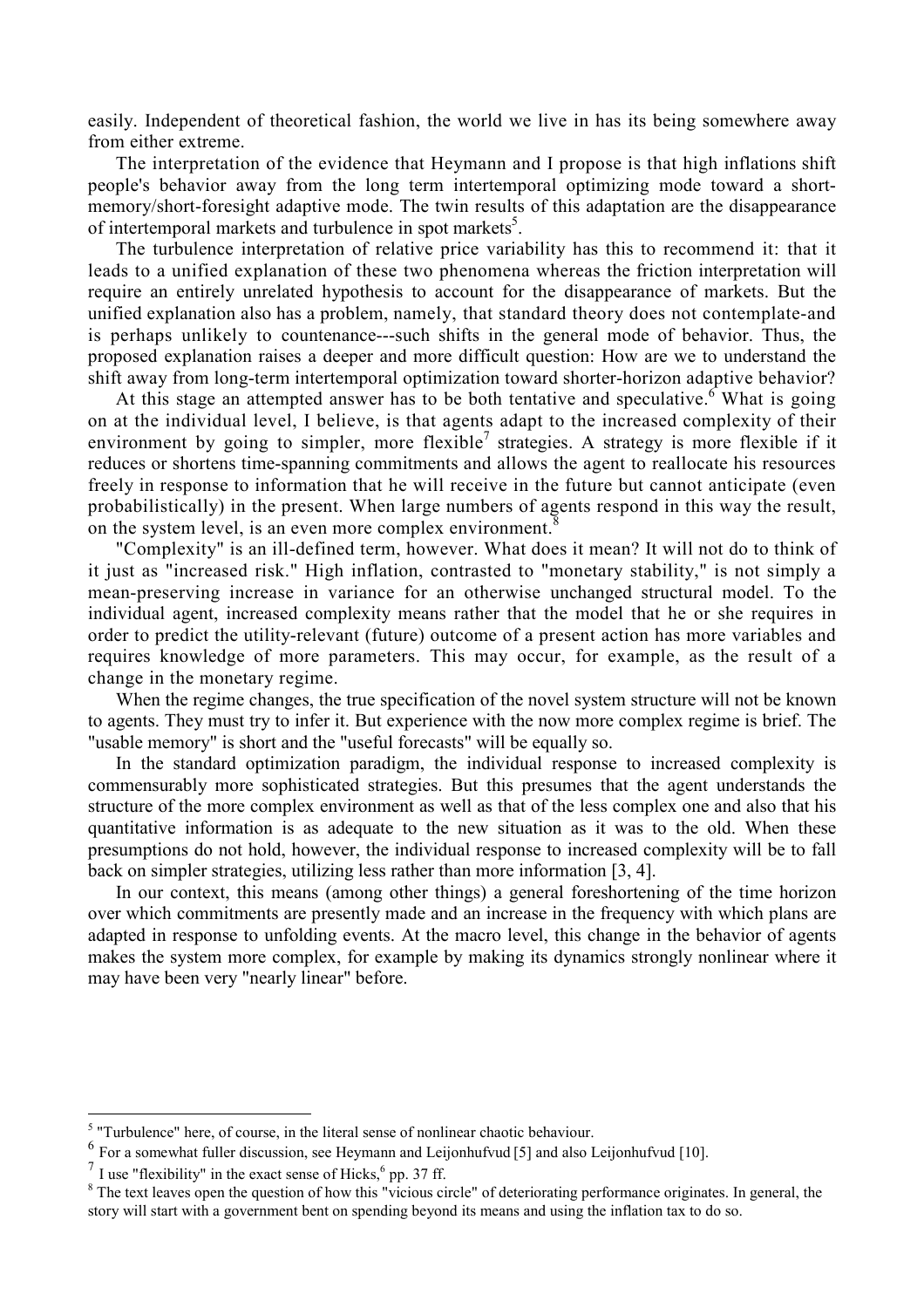### RETHINKING FIX-PRICES AND PRICE "STICKINESS"

One of the lessons to be drawn from the above analysis concerns price flexibility or the lack of it. Macroeconomics, in particular, seems to have gotten totally hung up on the notion that (more) price flexibility is always a good thing and price stickiness always a source of trouble.<sup>9[9]</sup>

But fix-price behavior is not generally an "imperfection" in the price system. Price setters take a position on tomorrow's price. This is elementary "smoothing" and will suffice to suppress the highest frequency price oscillations. In posting prices, sellers linearize the environment for others. When producers and middlemen are unwilling to post a price and "stick" with it for a while, ordinary agents find themselves in an environment where "fragments" of markets "hog-cycle" out of sync with each other. Such an environment poses horrendous information problems. There is almost no correlation of prices between locations and almost no autocorrelation of prices at any one location. In such complex, nonlinear settings, ordinary people find their ability to achieve the leastcost household budget or to plan ahead in a coherent manner to be "bounded."

Price setting behavior is probably an essential aspect of how "order" emerges. When tomorrow's prices have all become predictable, and day-to-day volatility suppressed, traders will look for patterns in the next highest frequency of price fluctuations and take positions in the dayafter-tomorrow's prices, etc. Meanwhile, emergent autocorrelation of prices at various locations will make spatial arbitrage increasingly feasible. In this way, a coherent price system spreads across space and into the future. Under extremely favorable conditions, the economy will become sufficiently "linearized" so that markets for 30-year bonds and mortgages appear.<sup>10</sup>

The spread of the coherent price system may be viewed as a form of coevolution. Simple, profit-motivated adaptation by individual agents makes a fitness landscape emerge that is sufficiently smooth so that relatively simple adaptive behavior does not get trapped on very local optima. This is not a guarantee of a global optimum, of course. The spread of markets--of thick markets--always stops far short of Arrow-Debreu. But a quite high degree of collective efficiency becomes feasible as long as this coevolution is allowed to run its course under favorable conditions. Monetary stability, of course, is only one of the relevant conditions.

Whether it is accurate to say that the spread of markets takes the system to the "edge of chaos," I am not qualified to say. What the high inflation evidence shows (on our interpretation) is that as the disappearance of intertemporal markets edges closer to the present, irregular high frequency price oscillations are seen to appear. These are suppressed under more normal monetary conditions. We may conjecture, therefore, that the further into the future people plan and coordinate their plans in markets, the longer the wavelength of the nonlinear movements that would "survive" in the system.

## ADAPTIVE BEHAVIOR AND "BOUNDED RATIONALITY"

The main conclusion of Heymann's and my book is that inflation destroys institutional arrangements and routines on which people depend in order to come close to optimizing (in some objective instrumental sense). To argue that they depend on stable institutions is, of course, to say that their rationality is "bounded."

Most economists heartily dislike references to bounded rationality, less perhaps because they do not know what to make of it than because they do not know what to do with it, given the economist's inherited box of tools. I have no handy recipe for how to model boundedly rational behavior either. But I want to conclude with a note<sup>11</sup> on that subject.

 $9$  Thus, "menu costs" have become a welcome new toy also for those who would revive "Keynesian" economics of the price-stickiness variety.

<sup>&</sup>lt;sup>10 ]</sup>Under the most favorable conditions of all---Queen Victoria on the throne-- we get consols.

<sup>&</sup>lt;sup>11]</sup>Much influenced by reading Tor Noerretranders [12], a book that deserves an English translation.